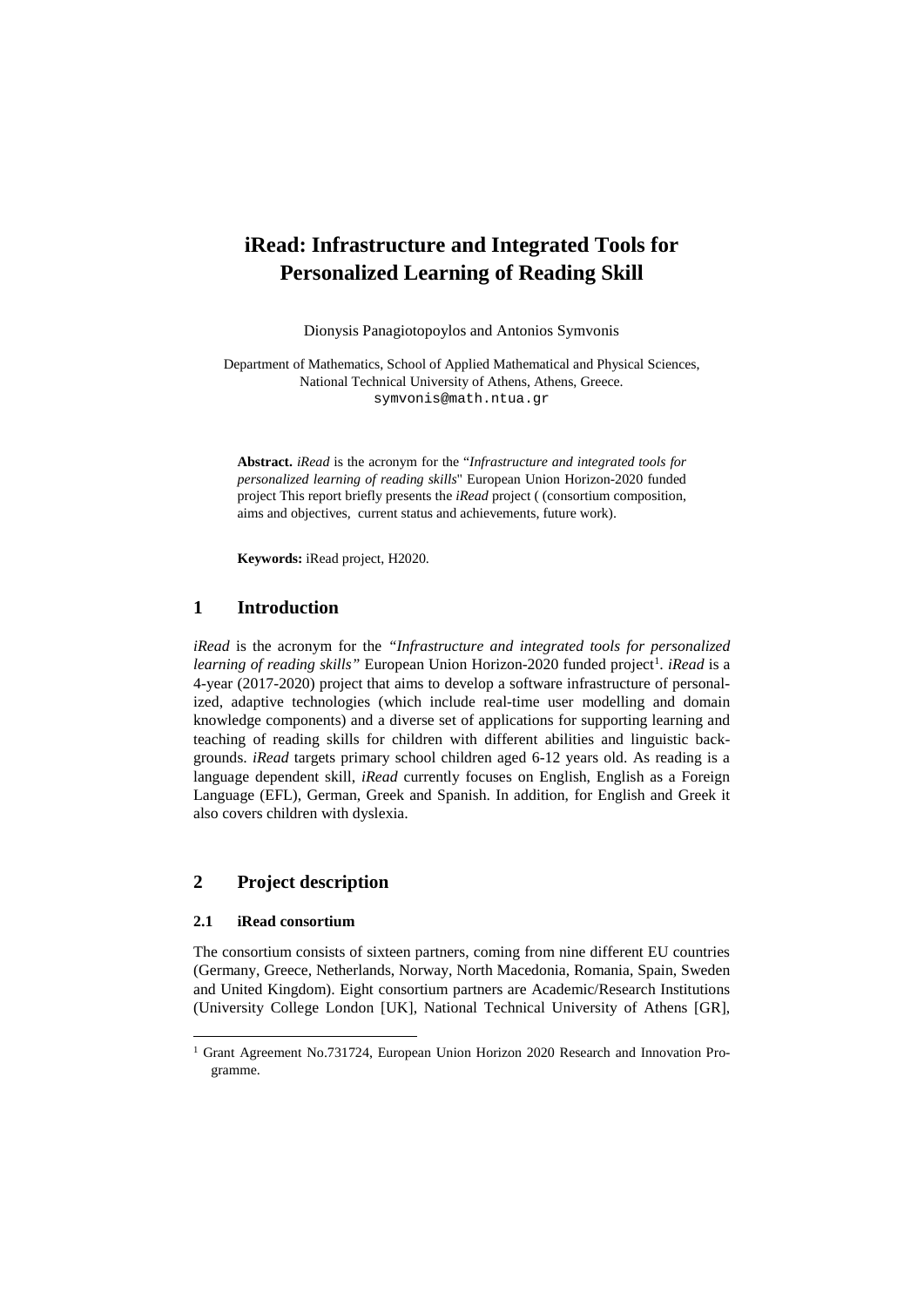University of Goteborg [SE] , University of Ioannina [GR], German Research Centre for Artificial Intelligence [DE], Lucian Blaga University of Sibiu [RO], University of Barcelona [ES], Baden-Wuerttemberg Cooperative State University [DE]), four are SME IT experts (Dolphin Computer Access Ltd [UK], Fish in a Bottle Ltd [UK], Knowable [NL], Pickatale [MK]), two (2) are publishers with large printed and ebook collections (Patakis [GR], Wisdom [NO]), one is SME Educational Expert (Doukas School [GR]), and one is non-profit organization (The British Council [UK]) aiming to English as a Foreign Language.

#### **2.2 iRead project goals**

The overarching aim of the *iRead* project is to develop a software infrastructure of personalised, adaptive technologies and a diverse set of applications for supporting learning and teaching of reading skills. The specific goals of the project, as they appear in the original proposal, are to:

- 1. Develop a scalable, cloud-based software infrastructure of open, interoperable components, including real-time user modelling and domain knowledge components, to support learning of reading skills by children with different abilities and linguistic backgrounds.
- 2. Develop domain models for English, Greek, German and Spanish learners, and to contextualise those models with respect to skills and difficulties of (i) typically developing readers, (ii) English and Greek readers with dyslexia and (ii) learners of English as a Foreign Language.
- 3. Develop applications for supporting learning (literacy games, interactive e-books, Reader app) that utilise the infrastructure to yield different types of personalised learning services and experiences.
- 4. Develop and evaluate personalised content classification metrics that "enable reading" for use by electronic publishers and libraries.
- 5. Enable orchestrated use of the learning applications (games, e-books, Reader app) based on learning analytics, and a personalised experience through adaptive support.
- 6. Implement a number of large-scale evaluation pilots across European countries and providers in order to evaluate the pedagogical effectiveness of the *iRead* ecosystem.

## **3 Current status and achievements**

The *iRead* project runs in its third year and is about to launch (in September 2019) a number of large scale evaluation pilots across six European countries (Germany, Greece, Romania, Spain, Sweden and United Kingdom). The project achievements, so far, include:

2